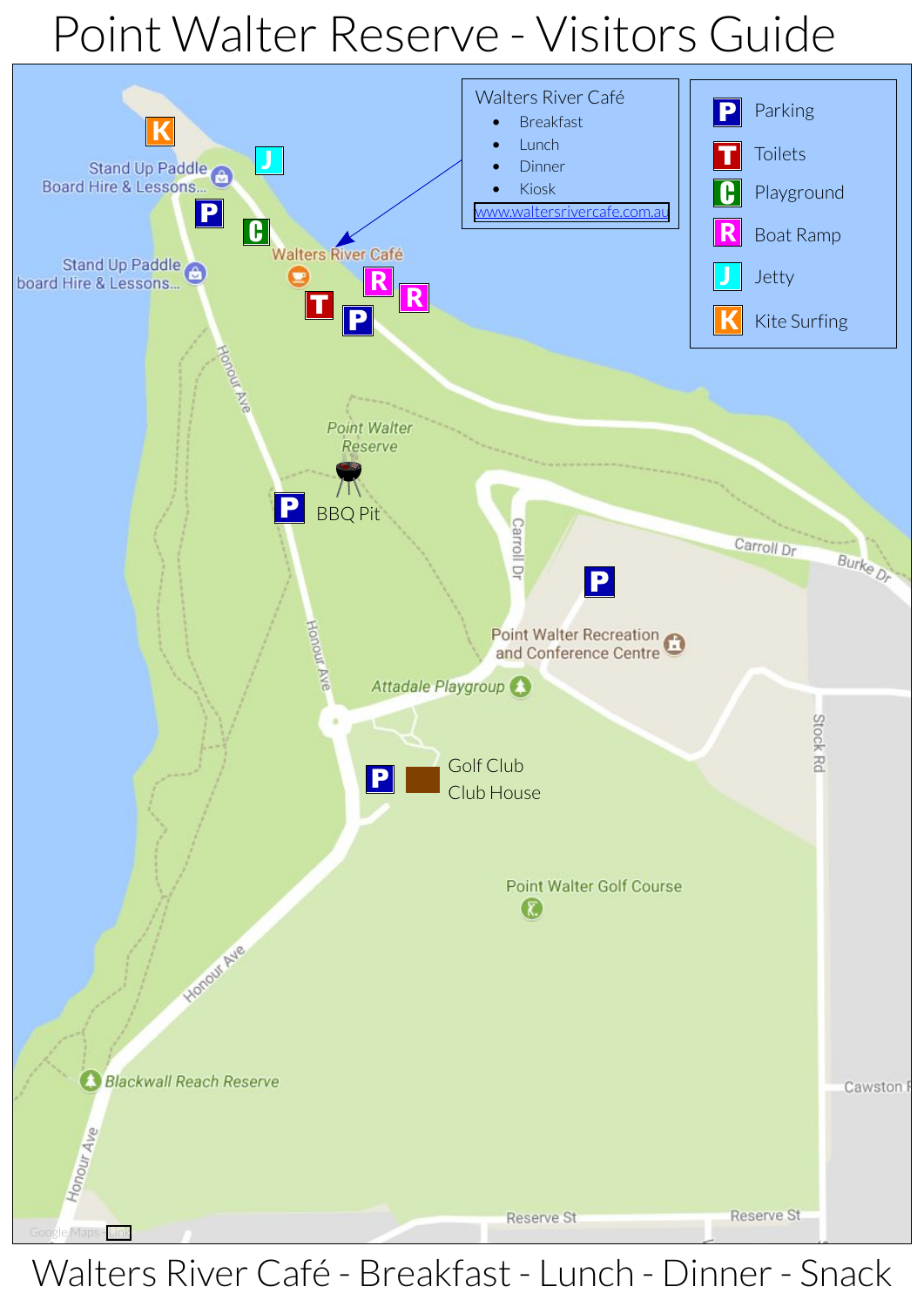



#### **BREAKFAST**

**LUNCH** 

**DINNER** 

## WALTERS KIOSK

A visit to Walters Point Reserve is an excellent day out for all the family, with so much to do, you really have to spend breakfast time & lunchtime here to appreciate the beauty of the reserve.

If you'd prefer an al fresco picnic to a meal in our restaurant then Walters Kiosk has everything you need to make the day go well. We offer Hot and Cold Drinks, Ice Creams, snacks, sweets and all manner of other refreshments.



To make it easier to plan your day, we've listed the main things we sell at Walters Kiosk so you know what's usually available from us should you need it. If you're planning a picnic & want to make sure we have your favourite coffee in stock then please [call us](http://www.waltersrivecafe.com.au/contact.htm) first.



**Ever been stuck taking ice cream and coffee orders at a picnic with no idea what will be available when you get to the counter?**

iPhones with the latest update (ios11) now recognise QR codes automatically, simply point your iPhone camera at the code on the left then click *Go* to go to this page on your phone.

Now all you have to do is show your kids the Kiosk menu on your phone, safe in the knowledge we do serve what they want! - *Technology & ice cream - what a great combination!*

Visit our website for our menus, cellar wine list and more…

### [www.waltersrivercafe.com.au](http://www.waltersrivercafe.com.au/)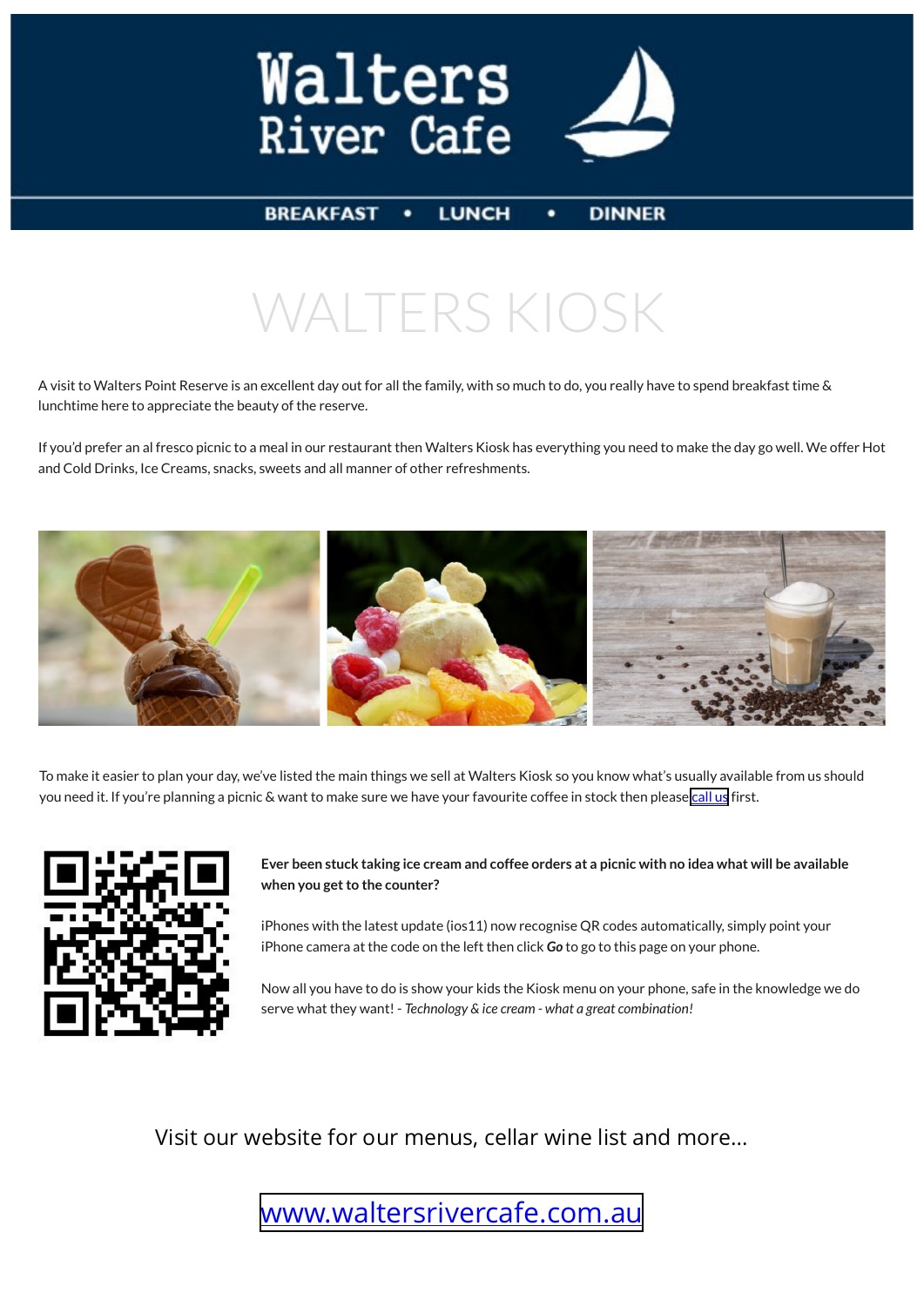# WALTERS KIOSK

Here is a list of the items we sell at Walters Kiosk, if you have any questions or would like to contact us, please ring<br>(08) 9330 9330 or email [info@waltersrivercafe.com.au](mailto:info@waltersrivercafe.com.au)

#### **ALL DAY BREAKFAST**

- **• BACON & EGG ROLL**
- **• HAM & CHEESE CROISSANT**
- **• HAM & CHEESE TOASTIE**
- **• BREAKFAST WRAP w/ Eggs, Bacon, melted cheese & relish on side**
- **• VEGGIE WRAP w/ roasted tomato, Mushrooms, baby spinach, melted Cheese & relish on side**

#### **KIDS MEALS**

- **• FISH & CHIPS**
- **• CHEESEBURGER & CHIPS**
- **• CHICKEN NUGGETS & CHIPS**

#### **Cold Drinks**

- **• MILKSHAKES**
- **• REAL FRUIT SMOOTHIES**
- **• FRESHLY SQUEEZED ORANGE JUICE**
- **• ICED CHOC / ICED COFFEE / ICED MOCHA / ICED CHAI / ICED LATTE**

*Or more bottled soft drinks self serve fridge*

#### **LUNCH from 11am**

FIND BELOW A LIST OF OUR MOST POPULAR ITEMS

- **• CHIPS**
- **• CHUNKY WEDGES**
- **• FRESH ASSORTED PANINI'S**
- **• HOMEMADE SAUSAGE ROLL**
- **• BEER BATTERED FISH**
- **• SALT & PEPPER SQUID**
- **• SEAFOOD BASKET**
- **• BEEF BURGER**
- **• FISH BURGER**
- **• PULLED PORK BURGER**
- **• STEAK SANDWICH**
- **• CAESAR SALAD**

**ASSORTED SWEETS & MUFFINS, CHOC BARS & COOKIES … YOU WILL FIND IN OUR CABINET** 

**OR JUST COOL DOWN WITH AN ICE CREAM….**

#### **Coffee**

**Made with freshly roasted Leftfield Coffee beans… Smell the Coffee**

### Walters River Café - [www.waltersrivercafe.com.au](http://www.waltersrivercafe.com.au/)